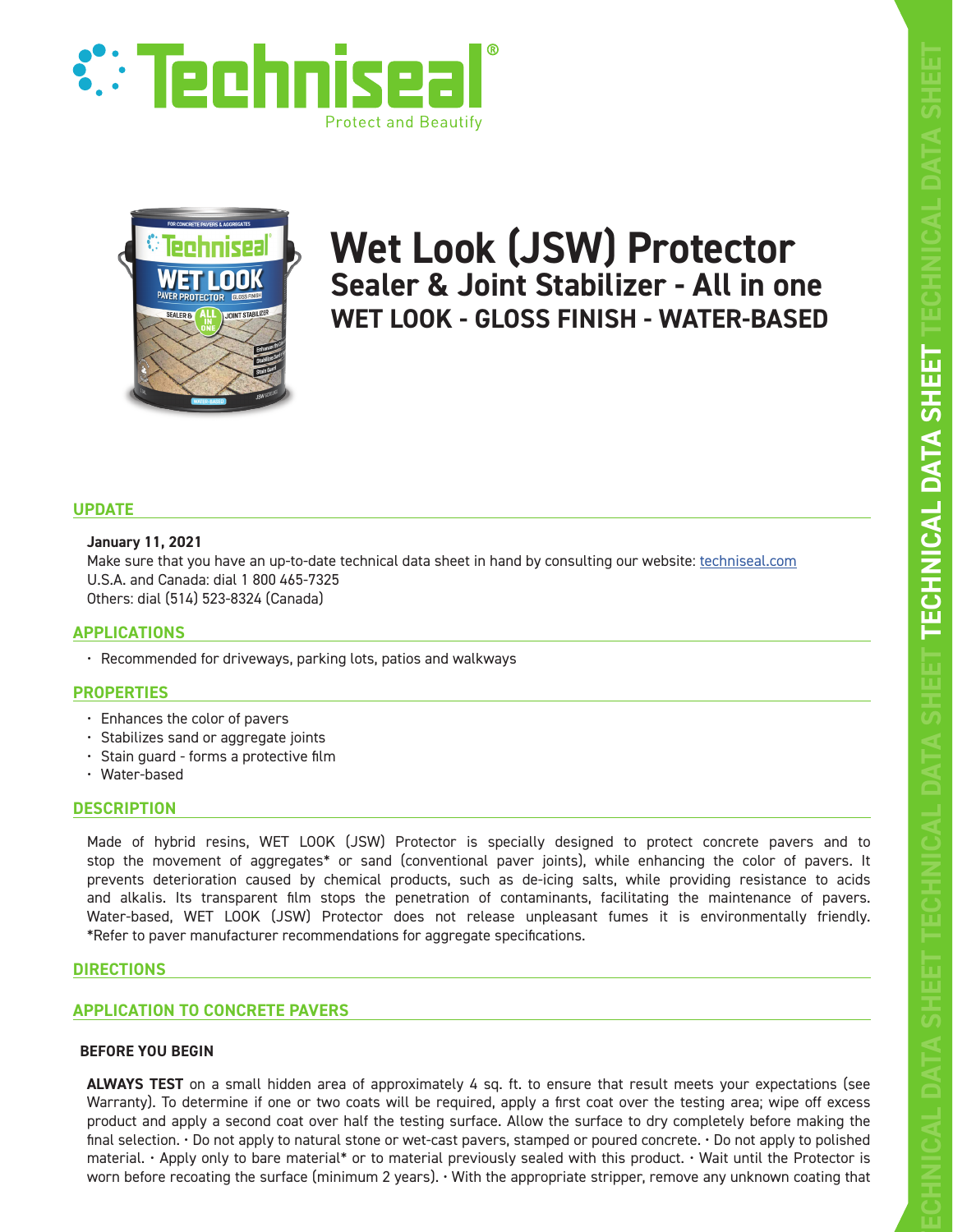was previously applied.

**\*ABSORPTION TEST:** sprinkle a few drops of water on surface. If water is absorbed, move on to the next point. If water is repelled, do not apply this product.

### **SURFACE PREPARATION (CONCRETE PAVERS)**

- 1. Protect vegetation, vehicles and adjacent surfaces that are not to be treated.
- 2. Remove stains with the appropriate Techniseal® stain removers.
- 3. Prepare the entire surface with Techniseal® Paver Prep (efflorescence cleaner), as directed on product label.

## **APPLICATION CONDITIONS**

- Surface must be clean, dry and warm to the touch.
- Temperature must remain between 50 °F and 85 °F during the application and for the next 24 hours.
- No rain should be forecasted for the next 24 hours.
- Sprinkler system must be turned off.
- Use a consistent application method over the entire surface.

### **NECESSARY TOOLS**

- Low-pressure airless sprayer (< 50 psi) or pump sprayer (best practice).
- 3/8" polyester nap roller and paint tray.

Do not dilute. Shake well or stir product before and during application. Work in sections of no more than 50 sq. ft. Product is milky white in its container and will become clear once dry.)

**Sprayer Application (Best Practice): Saturate** the surface with a single coat of Protector. With a roller, remove the excess from the surface before it dries (this step is critical for textured pavers). Repeat for subsequent sections, maintaining a wet edge to prevent overlap marks.

**Roller Application: Saturate** the surface with a single coat of Protector, avoiding an accumulation of excess product. Maintain a wet edge to avoid overlapping marks.

**Second coat (required to obtain a glossy finish):** Once the surface is dry to the touch (+/- 4 hours), apply a second coat following the same method but apply less product. Do not apply a second coat to pavers that are not very porous as this could result in a slippery surface.

#### **TRAFFIC**

Pedestrian: 24 h. / Vehicular: 48 h to 72 h. Block access during that period.

## **CAUTION**

• Any new concrete product has the potential to produce efflorescence (whitish salts) on its surface. This Protector, like any film-forming coating, carries a small risk of trapping efflorescence beneath its film. Consult the paver manufacturer or contact Techniseal® at 1-800-465-7325 for more information. • Do not attempt sprayer application on windy days. • Do not apply this product over a blotchy or hazed surface. • Inadequate surface cleaning can result in uneven finish. • This product will make the surface more slippery when wet. If slipping is a concern, consider adding Techniseal Surefoot Anti-Slip Grit in the Protector before the application or consider Techniseal Color Boost (CB+) Protector (Color Boost (CB+) is not a joint stabilizer). • An over-accumulation of product could lead to surface whitening. • Wait 30 days after the installation of polymeric sand before sealing the pavers. • Extreme climate or heavy traffic can limit product longevity.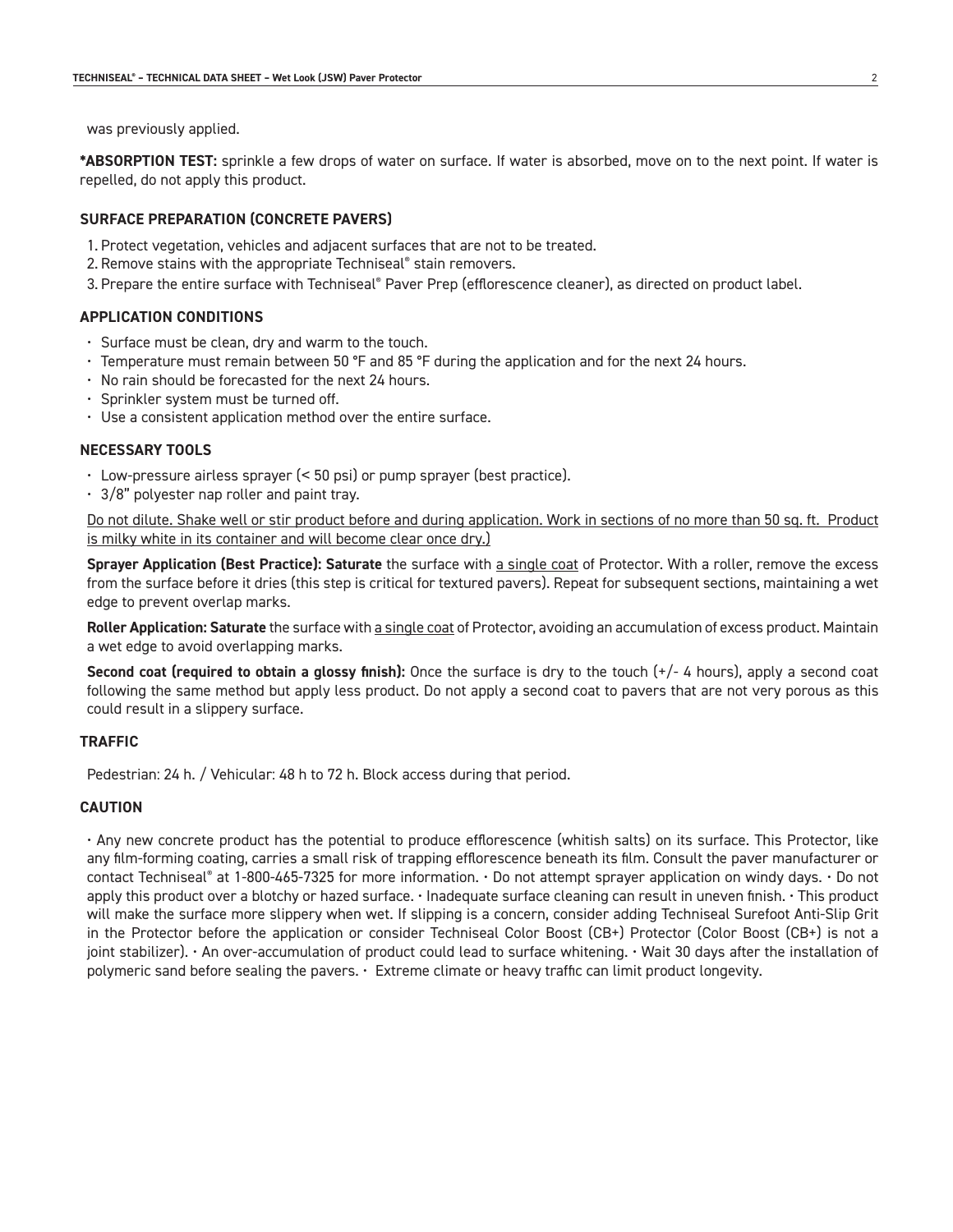# **TO STABILIZE SAND OR AGGREGATE JOINTS**

#### **BEFORE YOU BEGIN**

**ALWAYS TEST** on a small hidden area of approximately 4 sq. ft. to ensure that result meets your expectations (see Warranty).

• **Do not apply** to natural stone or wet-cast pavers, stamped or poured concrete. • Do not apply to polished material. • Apply only to bare material\* or to material previously sealed with this product. • Wait until the Protector is worn before recoating the surface (minimum 2 years). • With the appropriate stripper, remove any unknown coating that was previously applied.

**\*ABSORPTION TEST:** sprinkle a few drops of water on surface. If water is absorbed, move on to the next point. If water is repelled, do not apply this product.

### **SURFACE PREPARATION (JOINT STABILIZATION)**

- 1. Protect vegetation, vehicles and adjacent surfaces that are not to be treated.
- 2. Remove stains with the appropriate stain removers.
- 3. Prepare the entire surface with Techniseal® Paver Prep (efflorescence cleaner), as directed on product label.

### **APPLICATION (JOINT STABILIZATION)**

### **APPLICATION CONDITIONS**

- Surface must be clean, dry and warm to the touch.
- Temperature must be between 50 °F and 85 °F during the application and for the next 24 hours.
- No rain should be forecasted for the next 24 hours.
- Sprinkler system must be turned off.
- Use a consistent application method over the entire surface.

#### **NECESSARY TOOLS**

- Low-pressure airless sprayer (< 50 psi) or pump sprayer (Mandatory).
- $\cdot$  3/8" polyester nap roller and paint tray.

Do not dilute. Shake well or stir product before and during application. Work in sections of no more than 50 sq. ft.. Product is milky white in its container and will become clear once dry.

**Sprayer Application : Saturate** the surface with a single coat of Protector. With the roller, redirect the excess product from the surface into the joints. Avoid displacing the aggregates with the roller. Repeat for subsequent sections, maintaining a wet edge to prevent overlap marks.

## **CAUTION**

• Any new concrete product has the potential to produce efflorescence (whitish salts) on its surface. This Protector, like any film-forming coating, carries a small risk of trapping efflorescence beneath its film. Consult the paver manufacturer or contact Techniseal® at 1-800-465-7325 for more information. • Do not attempt sprayer application on windy days. • Do not apply this product over a blotchy or hazed surface. • Inadequate surface cleaning can result in uneven finish. • This product will make the surface more slippery when wet. If slipping is a concern, consider adding Surefoot anti-slip grit from Techniseal® in the Protector before the application.  $\cdot$  An over-accumulation of product could lead to surface whitening.  $\cdot$ Wait 30 days after the installation of polymeric sand before sealing the pavers. • Extreme climate or heavy traffic can limit product longevity.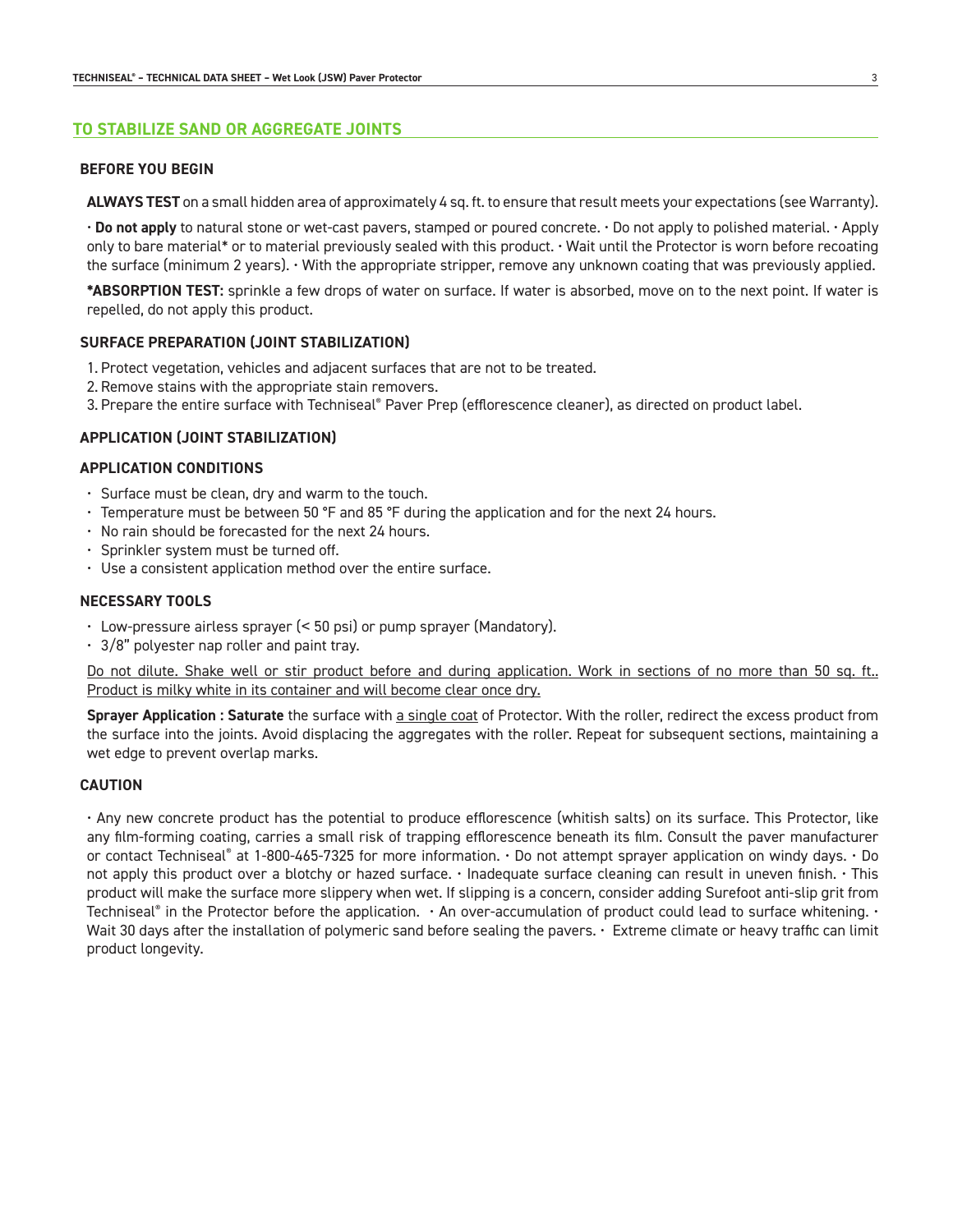#### **TO BIND AGGREGATES**

## **BEFORE YOU BEGIN**

**ALWAYS TEST** on a small hidden area of approximately 4 sq. ft. to ensure that result meets your expectations (see Warranty).

## **SURFACE PREPARATION (AGGREGATE BINDING)**

1. Protect vegetation, vehicles and adjacent surfaces that are not to be treated.

## **APPLICATION CONDITIONS**

- Surface must be clean, dry and warm to the touch.
- Temperature must be between 50 °F and 85 °F during the application and for the next 24 hours.
- No rain should be forecasted for the next 24 hours.
- Sprinkler system must be turned off.
- Use a consistent application method over the entire surface.

#### **NECESSARY TOOLS**

• Low-pressure airless sprayer (< 50 psi) or pump sprayer (mandatory).

Do not dilute. Shake well or stir product before and during application. Product is milky white in its container and will become clear once dry.

Using the sprayer, apply the Protector to the surface at the rate of 15 sq. ft. per gallon for residential pedestrian use, or 10 sq. ft. per gallon for commercial pedestrian use. Allow the Protector to fully penetrate the aggregates.

To repair an existing surface, a watering can be used. Apply the Protector along the areas that are weakened.

## **CAUTION**

• The Protector will darken the aggregates. • In some instance a crack may appear; to fix, see instructions on maintaining an existing surface.  $\cdot$  Do not attempt sprayer application on windy days.  $\cdot$  An over-accumulation of product could lead to surface whitening. • Extreme climate or heavy traffic can limit product longevity. • Frequent and aggressive maintenance will affect aggregate binding durability.

#### **COVERAGE**

As a paver sealer: single-coat application 1 gallon covers up to 150 sq. ft. / 5 gallon covers up to 750 sq. ft.

As a joint stabilizer: 1 gallon covers from 50 to 125 sq. ft. / 5 gallon covers from 250 to 625 sq. ft.

As an aggregate binder:

1 gallon covers up to 15 sq. ft. for a new installation and up to 45 sq. ft. for maintenance.

5 gallon covers up to 75 sq. ft. for a new installation and up to 225 sq. ft. for maintenance.

Coverage will depend on joint width and type as well as surface porosity.

#### **STORAGE**

Keep from freezing. Store in a cool, dry place.

#### **CLEANING & DISPOSAL**

Wash tools and hands with warm soapy water. Consult your retailer or municipality regarding the disposal of empty containers or unused product.